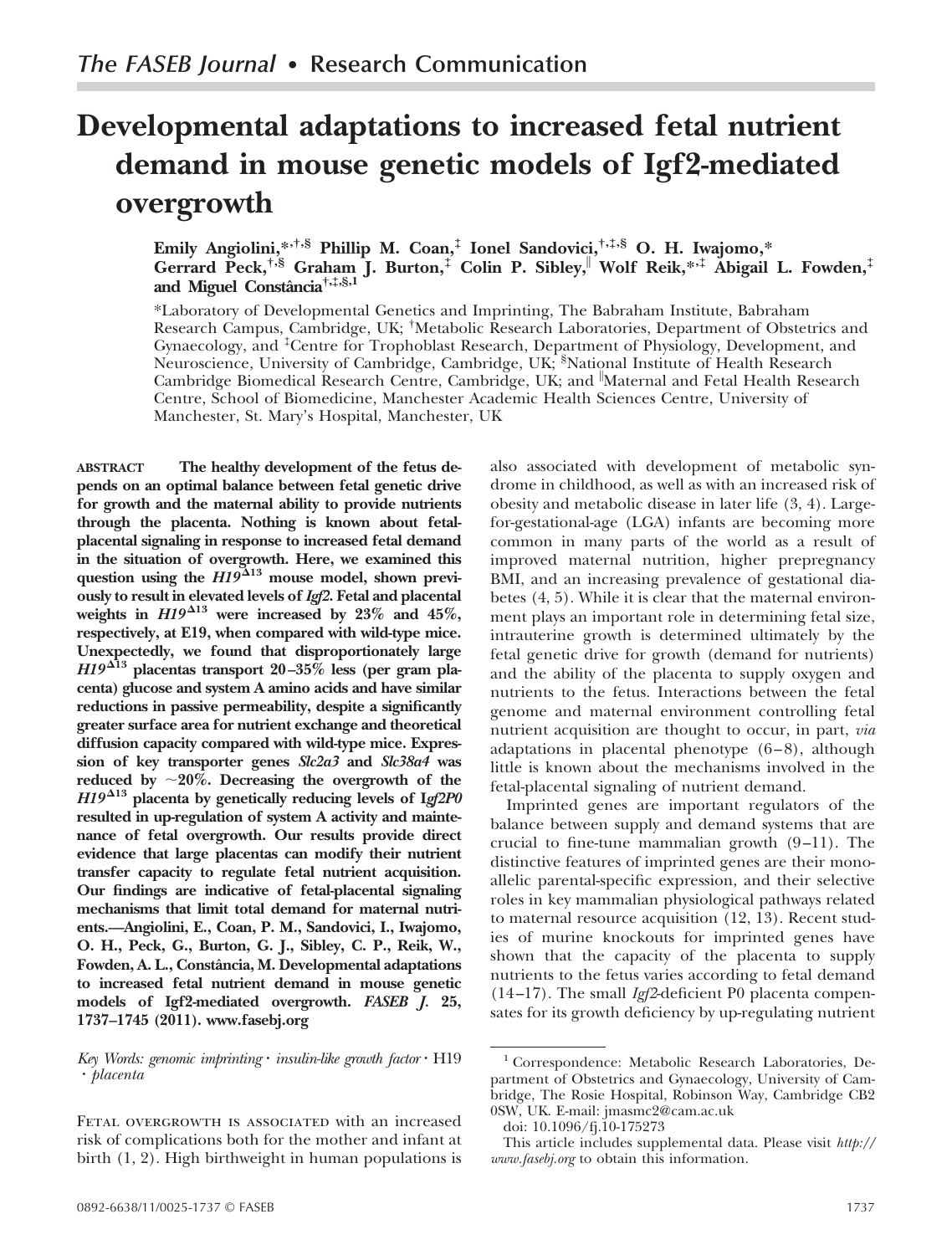transporters in response to a normal fetal growth demand (14, 15). These placentas are highly "efficient" because they are able to support normal fetal growth until near term, when fetal growth restriction finally ensues. When the fetal demand is reduced, as seen in the total *Igf2* knockout, this up-regulation is no longer observed, which strongly suggests that fetal demand influences placental phenotype (15). Similar adaptations in the nutrient transfer capacity of the placenta are seen when fetal demand exceeds the placental supply of nutrients during natural variations in placental growth (18). So far, these studies have been focused on models in which the potential for fetal growth is compromised by placental growth restriction. However, nothing is known about fetal-placental signaling in response to genetically determined overgrowth, despite the importance of these mechanisms to fully understanding the causes and consequences of growth-related complications of human pregnancy.

Here, we investigate placental adaptations in response to increased fetal growth demands in the imprinted  $H19^{\Delta 13}$  mouse model of overgrowth (19). *H19* is a noncoding RNA, which is exclusively expressed from the maternal allele. Deletion of 13 kb, including the *H19* gene and the *H19/Igf2*-imprinting control region IC1 (also known as *H19* DMD), when transmitted maternally, leads to increased levels of *Igf2* and fetal overgrowth (19, 20). Excess of *Igf2* caused by disruption of IC1 has been implicated in the etiology of the overgrowth disorder Beckwith-Wiedemann syndrome (BWS), which is characterized by macroglossia, organomegaly, predisposition to embryonal tumors, and endocrine dysfunction (10, 21). Placentomegaly is commonly observed in mothers carrying BWS fetuses (22). In the  $H19^{\Delta 13}$  mouse model, placental weight is increased as a result of the doubling of all *Igf2* transcripts, including the placental-specific P0 transcript (20, 23). The  $HI<sup>9</sup><sup>413</sup>$  placentas are more overgrown than the fetus (20) and relatively "inefficient" as they produce fewer grams of fetus per gram of placenta compared to wild type (WT). We set out to test the hypothesis that *H19*<sup> $\triangle$ 13</sup> placentas are less efficient because nutrient transfer to the fetus is reduced, perhaps in response to mechanisms that avoid excess drainage of maternal resources that might otherwise compromise fetal viability and future reproductive success.

## **MATERIALS AND METHODS**

#### **Mice**

*H19*<sup> $\Delta$ 13</sup> and *Igf2P0* mutant mice were generated as described previously (19, 24), and bred into an inbred C57BL6/J line for  $>10$  generations. In experiments involving the single  $H19^{\Delta 13}$  knockout, the mutant alleles were transmitted by a heterozygous mother, giving the genotypes  $H19^{\Delta 13}$  (-/+) and WT  $(+/+)$ ; further information in Supplemental Fig. S1). In experiments involving crosses between  $H19^{\Delta 13}$  and  $\overline{I}gf2P0$ mice, the mutant alleles were transmitted by a homozygous *H19*<sup> $\Delta$ *13*</sup> mother and a heterozygous *Igf2P0* father, giving the

 $\frac{1}{2}$ genotypes  $H19^{\Delta 13}$ <sup>-</sup>  $Igf2P0^-$  ( $H19^{\Delta 13}$ */Igf2P0* double mutant) and  $\hat{H}$ 19<sup>*Igf*2P0<sup>+</sup></sup> ( $\hat{H}$ 19<sup> $\Delta$ 13</sup> single mutant; further information in Supplemental Fig. S1). Pregnant females were killed by cervical dislocation, and the fetuses were dissected at embryonic day (E)16 and E19 (E1 was defined as the day of vaginal plug detection).

#### **Genotyping**

Transmission of the  $HI9^{\Delta13}$  allele was identified by PCR. The primer pair used to amplify an 895-bp fragment across the deletion was as follows: *H19F*, 5'-TGCCACAGAGGAA-GAAACCAG-3'; *H19*R, 5'-AGTCATAGCCGAATAGCC-3'. A third primer was used as an internal positive control for the PCR reaction amplifying a 494-bp fragment: *H19*WT, 5- TTCAGTCACTTCCCTCAGCCTC-3'. The transmission of the *Igf2P0* allele was identified by PCR, as described previously (15).

#### **Placental transport assays of radiolabeled solutes**

We performed placental transfer assays according to our previous publications (14, 15). Briefly, radiolabeled solutes were injected into the jugular vein of  $H19^{\Delta 13}$  females either crossed with C57BL6/J males or heterozygous *Igf2P0* males. Radioactive counts in each fetus were then used to calculate the amount of radioisotope transferred per gram of placenta or per gram of fetus. Average values for WT and mutant fetuses within a litter were then calculated and expressed as a ratio of mutant to WT for that litter. These values could then be used to calculate a mean for all litters at E16 and E19. The fetal accumulation of radioisotope expressed relative to placental weight and plotted as a ratio of mutant to WT gives a relative measure of placental transfer of solute; when expressed relative to fetal weight gives a relative measure of the amount of solute received by the fetus.

#### **Stereology**

Stereological analysis on  $H19^{\Delta13}$  placentas from E16 and E9 mice were performed according to Coan *et al.* (25). Briefly, placentas were weighed and hemisected, and corresponding halves were fixed and embedded for generating paraffin wax or resin sections. Measurements were performed using the Computer Assisted Stereology Toolbox (CAST) 2.0 system from Olympus (Ballerup, Denmark). For the analysis of Jz/Lz proportions in  $H19^{\Delta 13}/I$ gf2P0 placentas, a simple grid system was employed, and in excess of a total of 700 points/midline placental section was counted. The percentage of points hitting each of the placental component layers was taken as an estimate of the fraction that each layer comprised of the total placenta.

#### **mRNA expression studies**

mRNA expression levels of nutrient transporter genes were analyzed by Northern blotting as described previously (15). *Igf2P0* expression levels were measured using SYBR Green JumpStart *Taq* ReadyMix (Sigma-Aldrich, St. Louis, MO, USA) with the following primers: *Igf2P0F*, 5'-CTTCAGGAACTACGAAGCGACT-3'; and *Igf2P0*-R, 5-GTCGTCGTAGTCGTTCTCCTCT-3 (which yield a 101-bp PCR product spanning the intron between U1 and U2 exons). Results were normalized against the reference gene *Gapd*, which was measured using the TaqMan Gene Expression Assay Mm99999915\_g1 (Applied Biosystems, Foster City, CA, USA). All qPCR reactions were performed on an ABI 7900HT system (Applied Biosystems), according to the manufacturer's recommendations.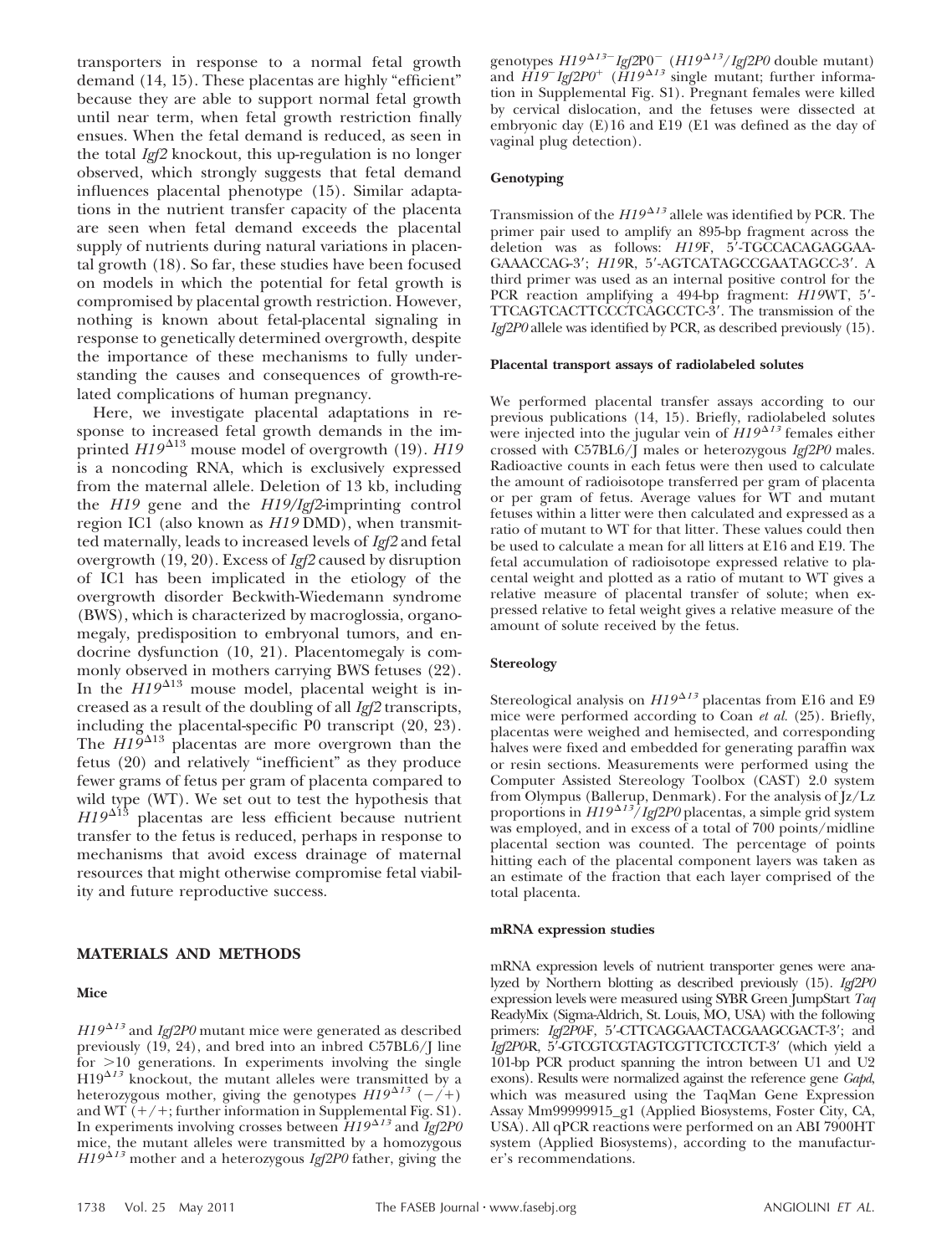TABLE 1. Fetal and placental weight and fetal-placental weight ratio of H19<sup>A13</sup> and WT mice

| Gestational age | Genotype  | $\boldsymbol{n}$ | Fetal wet weight $(g)$ | Placental wet weight (g) | Fetal-placental weight ratio |  |
|-----------------|-----------|------------------|------------------------|--------------------------|------------------------------|--|
|                 | WТ        | 56               | $0.414 \pm 0.011$      | $0.097 \pm 0.002$        | $4.363 \pm 0.133$            |  |
|                 | H19       | 51               | $0.463 \pm 0.012$      | $0.126 \pm 0.003$        | $3.721 \pm 0.101$            |  |
| E16             | H19/WT(%) |                  | $119***$               | $130***$                 | $85***$                      |  |
|                 | WТ        | 71               | $1.143 \pm 0.016$      | $0.084 \pm 0.001$        | $13.766 \pm 0.243$           |  |
|                 | H19       | 88               | $1.410 \pm 0.022$      | $0.122 \pm 0.001$        | $11.638 \pm 0.192$           |  |
| E19             | H19/WT(%) |                  | $123***$               | $145***$                 | $85***$                      |  |

Values are means  $\pm$  se. \*\*\**P* < 0.001.

#### **Statistical analysis**

Differences in mRNA expression levels between group means were evaluated by the 2-tailed unpaired *t* test. All other data were analyzed by means of 2-way analyses of variance, with "litters" and "genotype" as the two factors. Data are expressed as means  $\pm$  se. For data representing radioactive counts, a logarithmic transformation was carried out before statistical analysis. The summary data from these experiments were then represented as ratios, together with 95% confidence limits.

## **RESULTS**

## Fetal and placental overgrowth in  $H19^{\Delta13}$  mutants

As described previously (19, 20), maternal inheritance of the  $H19^{\Delta f3}$  mutation results in fetal and placental overgrowth. Fetal wet weight was increased in  $HI9^{\Delta 13}$ mutants by 12% at E16 and 23% at E19 compared with WT littermates (**Table 1**). We found that the overgrowth was more pronounced in the placenta at both gestational ages. Accordingly,  $H19^{\Delta \hat{1}3}$  placental wet weights were increased by 30% at E16 and 45% at E19 compared to WT. As a result of the disproportionate overgrowth of the placenta,  $HI9^{\Delta 13}$  mutants demonstrated a decreased fetal-placental weight ratio (85% of WT for both E16 and E19) (Table 1). This relative inefficiency of the large  $H19^{\Delta 13}$  placenta in supporting fetal growth may have either a morphological and/or functional origin.

## **Increased surface area for nutrient exchange in the**  $H19^{\Delta 13}$  placenta

To investigate the possible morphological causes of  $H19^{\Delta 13}$  placental inefficiency, we studied the structural basis of maternal-fetal nutrient transfer using stereological analyses of mutant *vs.* WT littermate placentas. We found that the placental overgrowth in  $H19^{\Delta 13}$  was global, affecting both the labyrinthine zone (Lz) and junctional zone (Jz) (Supplemental Fig. S2 and **Table 2**). The absolute volumes of the different components of the *H19*<sup> $\Delta$ 13</sup> placenta and WT littermates are summarized in Table 2. The absolute volume of the Lz was significantly increased to 198 and 167% of WT littermate values at E16 and E19, respectively, similar to the increases of 178 and 179% in Jz volume at E16 and E19, respectively. Within the Lz, further measurements were made of the surface area of trophoblast and blood vessels to establish whether the morphology of the transport surface was normal (**Table 3**). At both gestational ages, expansion of the  $H19^{\Delta 13}$  Lz was associated with significant increases in the volume and surface areas of maternal blood spaces, fetal capillaries, and trophoblast (Tables 2 and 3). The harmonic mean thickness of the  $HI9^{\Delta 13}$  Lz exchange barrier did not differ significantly from WT (Table 3). As a result of the increased surface area, the average theoretical diffusing capacity (TDC) in  $HI9^{\Delta 13}$  placentas was dramatically increased to 208 and 158% of WT, at E16 and E19, respectively (Table 3). Thus, the changes in morphology of the  $HI9^{\Delta 13}$  placenta are unlikely to explain its decreased efficiency.

TABLE 2. Absolute volume of components in the placenta of H19<sup> $\Delta$ 13</sup> and WT mice at 2 gestational ages

| Component   |                   | E16                |              | E19               |                    |              |  |
|-------------|-------------------|--------------------|--------------|-------------------|--------------------|--------------|--|
|             | WT                | H19                | $H19/WT$ (%) | WT                | H <sub>19</sub>    | $H19/WT$ (%) |  |
| Placenta    | $86.19 \pm 1.834$ | $148.82 \pm 7.028$ | $173***$     | $77.58 \pm 2.462$ | $125.30 \pm 5.577$ | $162**$      |  |
| Lz          | $37.29 \pm 1.363$ | $73.83 \pm 2.562$  | $198***$     | $35.42 \pm 0.969$ | $58.98 \pm 2.943$  | $167**$      |  |
| $\int z$    | $31.26 \pm 2.048$ | $55.61 \pm 3.027$  | $178**$      | $22.84 \pm 1.248$ | $40.80 + 1.968$    | $179**$      |  |
| Db          | $16.52 \pm 1.909$ | $15.67 \pm 4.130$  | 95           | $18.78 \pm 2.058$ | $25.52 \pm 1.691$  | 136          |  |
| $\rm{z/Lz}$ | $0.85 \pm 0.083$  | $0.76 \pm 0.062$   | 89           | $0.69 \pm 0.046$  | $0.68 \pm 0.035$   | 99           |  |
| Trophoblast | $22.85 \pm 0.414$ | $46.95 \pm 2.359$  | $206***$     | $19.12 \pm 0.833$ | $32.72 \pm 3.068$  | $171*$       |  |
| <b>MBS</b>  | $8.00 \pm 1.112$  | $15.39 \pm 1.007$  | $192**$      | $7.99 \pm 0.828$  | $14.19 \pm 0.651$  | $178**$      |  |
| FC.         | $6.45 \pm 0.557$  | $11.49 \pm 1.207$  | $178*$       | $8.31 \pm 0.946$  | $12.08 \pm 1.351$  | 145          |  |

Values are mean  $\pm$  se volume (mm<sup>3</sup>);  $n = 6$  from 3 litters/group. Lz, labyrinthine zone or trophoblast; Jz, junctional zone or spongiotrophoblast; Db, decidua basalis; Jz/Lz, ratio of junctional to labyrinthine volume; MBS, maternal blood spaces; FC, fetal capillaries.  $*P < 0.05$ ;  $*P < 0.01$ ;  $*P < 0.001$ .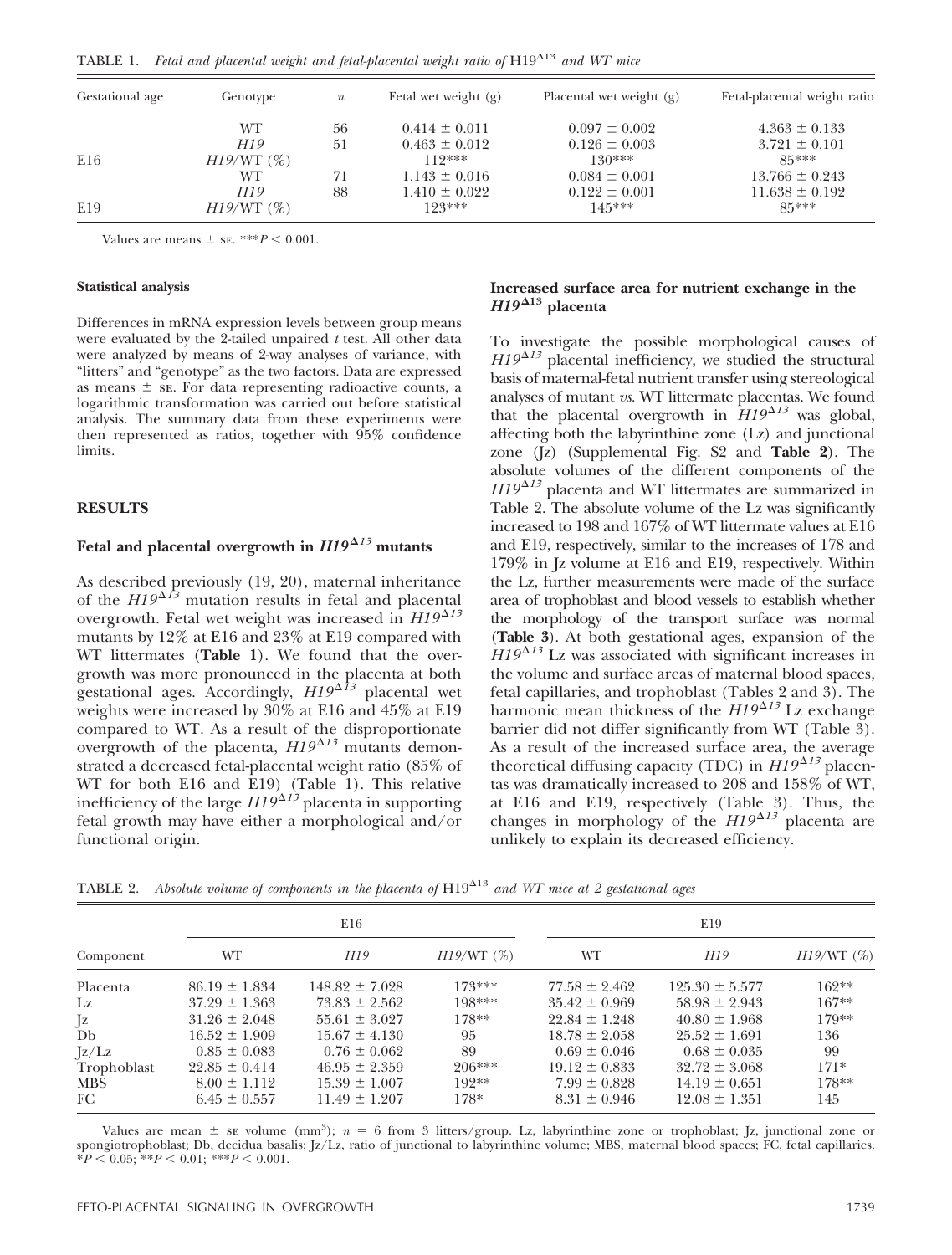TABLE 3. Absolute quantities of measurements of Lz vasculature in the placenta of H19<sup>A13</sup> and WT mice at 2 gestational ages

|                                                                                                                | E16                                                                         |                                                                              |                                   | E19                                                                         |                                                                              |                                  |
|----------------------------------------------------------------------------------------------------------------|-----------------------------------------------------------------------------|------------------------------------------------------------------------------|-----------------------------------|-----------------------------------------------------------------------------|------------------------------------------------------------------------------|----------------------------------|
| Measurement                                                                                                    | WТ                                                                          | H19                                                                          | $H19/WT$ (%)                      | WT                                                                          | H19                                                                          | $H19/WT$ (%)                     |
| MBS SA $\rm (cm^2)$<br>FC SA (cm <sup>2</sup> )<br>IMT $(\mu m)$<br>TDC $(mm^2 \cdot min^{-1} \cdot kPa^{-1})$ | $18.81 \pm 0.374$<br>$15.88 \pm 1.084$<br>$4.20 \pm 0.187$<br>$7.2 \pm 0.3$ | $39.77 \pm 3.051$<br>$30.97 \pm 3.306$<br>$4.18 \pm 0.152$<br>$15.0 \pm 1.9$ | $211**$<br>$195*$<br>99<br>$208*$ | $14.16 \pm 1.018$<br>$16.17 \pm 1.110$<br>$3.11 \pm 0.148$<br>$8.6 \pm 0.8$ | $25.08 \pm 1.405$<br>$24.98 \pm 1.871$<br>$3.29 \pm 0.356$<br>$13.6 \pm 1.6$ | $177**$<br>$154*$<br>105<br>158* |

Values are means  $\pm$  se;  $n = 6$  from 3 litters/group. MBS SA, maternal blood space surface area; FC SA, fetal capillary surface area; IMT, labyrinthine interhemal membrane thickness; TDC, theoretical diffusion capacity of the interhemal membrane.  $*P < 0.05$ ;  $*P < 0.01$ .

# **The** *H19 <sup>13</sup>* **overgrown placenta down-regulates nutrient supply**

Despite the observed expansion in volume and surface area of the Lz trophoblast and the increase in TDC of the  $HI9^{\Delta 13}$  placenta, we found a pronounced reduction in its passive permeability relative to WT controls. The amounts of  $14$ C-mannitol and  $14$ C-inulin transferred per gram of placenta were significantly reduced to 65–80% of the WT values at both E16 and E19 (**Fig. 1***A*). This, combined with the larger size of the placenta, resulted in  $H19^{\Delta 13}$  mutant fetuses receiving the same actual amount of the solute as WT littermates, except for 14C-mannitol at E19 (Fig. 1*A*).

Next, we investigated the capacity of the placenta to transfer nutrients by facilitated diffusion  $(^{14}C$ -glucose) and active transport  $(^{14}C\text{-MeAIB})$  *in vivo* in relation to placental expression of the glucose and system A amino acid transporters. We found that transfer of  $^{14}$ C-glucose was significantly reduced per gram of placenta compared to WT at both gestational ages (Fig. 1*B*). Accumulation of 14C-glucose per gram of fetus was significantly reduced in  $H19^{\Delta T}$  mutants, *i.e.*, fetuses were receiving less of the solute than WT. We found that mRNA levels of glucose transporter *Slc2a3* were reduced significantly in  $H19^{\Delta13}$  compared to WT placenta at E16 but not E19 (**Fig. 2**). There were no significant changes in mRNA levels of the glucose transporter *Slc2a1* at either gestational age. 14C-MeAIB transfer per gram of placenta was also less in  $H19^{\Delta 13}$ mutants than in their WT littermates (Fig. 1*B*). However, in contrast to  $^{14}$ C-glucose, mutant fetuses were receiving an appropriate amount of  $^{14}$ C-MeAIB for their size. We found that the levels of mRNA of the  $Slc38a42$  kb isoform were reduced in  $H19^{\Delta13}$  relative to WT placenta at E19 but not at E16 (Fig. 2). None of the other isoforms of the system A amino acid transporters were altered in expression in the  $HI9^{\Delta 13}$  placenta.

# **Feto-placental signaling of nutrient demand in**  $H19^{\Delta 13}/Igf2$  P0 double mutants

Large placentas can, therefore, respond to resource allocation signals and down-regulate the nutrient transfer capacity when placental supply and fetal demand are genetically matched at a high level. To test whether large placentas can respond to fetal-placental signals when the genetic drive for fetal growth is higher than that for placental growth, we aimed to genetically reduce the degree of placental overgrowth. This was achieved by crossing  $H19^{\Delta 13}$  homozygous females  $(-/-)$  with *Igf2* heterozygous P0 males  $(+/-)$  and examining the progeny at E19. Two possible combinations of  $HI9^{\Delta 13}$  and *Igf2P0* mRNA expression were represented among the conceptuses:  $\hat{H}19^{\Delta 13}$  single  $\frac{1}{2}$  mutant (*H19*<sup> $\Delta$ 13-*Igf*2*P0*<sup>+</sup>) and *H19* $\frac{\Delta}{3}$ /*Igf2P0* double</sup> mutant  $(H19^{\Delta 13}$ <sup>-</sup> *Igf2P0*<sup>-</sup>; see Supplemental Fig. S1). *H19<sup>^13</sup>*/*Igf2P0* placentas showed a specific reduction in P0 levels  $\propto 65\%$  of  $H19^{\Delta13}$ ; Fig. 3A), as expected from the deletion of one active allele. As a result of reducing P0 levels, the  $H19^{\Delta13}/Igf2P0$  double-mutant placentas



**Figure 1.** Placental transfer of passive diffusion markers, 14C-mannitol and 14C-inulin (*A*) and facilitated and active transport markers, <sup>14</sup>C-glucose and <sup>14</sup>C-MeAIB (B) in  $H19^{\Delta13}$ , calculated as a ratio of mutant to WT transfer, expressed either per gram of placenta or per gram of fetus at 2 gestational ages (E16 and E19). Ratios  $\leq$ 1 indicate reduced transfer by the mutant placenta with respect to either placental or fetal weight. (E16: mannitol,  $n=31$   $H19^{\Delta13}$  and  $n=34$  WT from 10 litters; inulin,  $n=30$   $H19^{\Delta13}$ and  $n=$  28 WT from 9 litters; MeAIB,  $n=$  24  $H19^{\Delta13}$  and  $n=$  22 WT from 8 litters; and glucose,  $n=$  20  $H19^{\Delta13}$  and  $n=$  28 WT from 8 litters. E19: mannitol,  $n=14$   $H19^{\Delta13}$  and  $n=17$  WT from 6 litters; inulin,  $n=63$   $H19^{\Delta13}$  and  $n=71$  WT from 22 litters; MeAIB,  $n=29$  *H19*<sup> $\Delta13$ </sup> and  $n=16$  WT from 8 litters; and glucose,  $n=33$  *H19* $\Delta^{13}$  and  $n=30$  WT from 9 litters.) Bars indicate 95% confidence limits.  $*P < 0.05$ ;  $**P < 0.01$ ;  $***P < 0.001$ .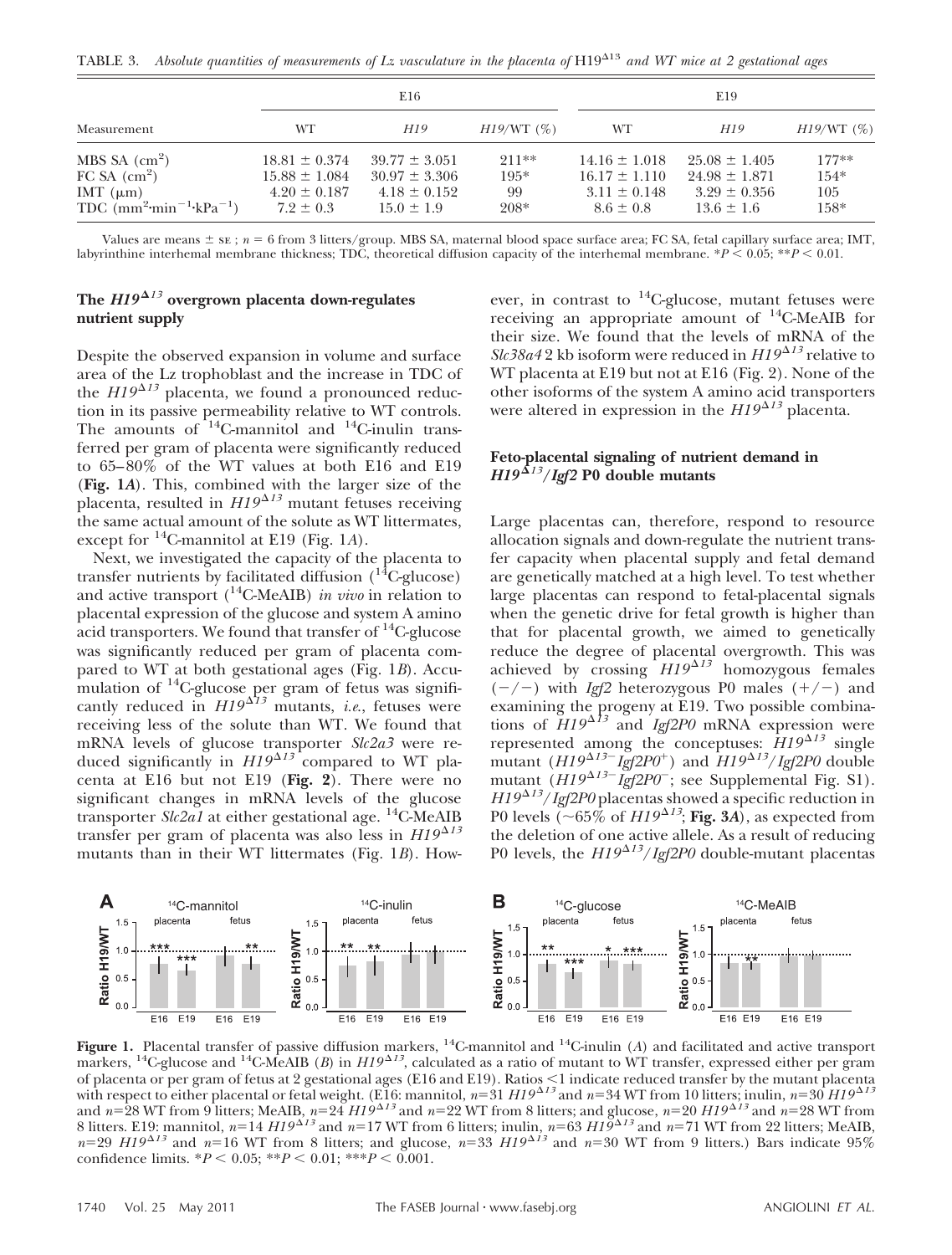

**Figure 2.** Northern blot analysis of mRNA levels of system A amino acid transporter genes *Slc38a1*, *Slc38a2,* and *Slc38a4* and glucose transporter genes *Slc2a1* and *Slc2a3* in *H19<sup>^13</sup>* placentas compared to WT littermates at E16 (A) and E19 (*B*). Graphs show mean expression levels, with WT levels normalized to 1; Northern blots are representative of total RNA obtained from WT and *H19<sup>^13</sup>* placentas. *Gapd* was used as an internal control for RNA loading (*n* for each genotype and gestational age: *n*=7 for *Slc2a1* and *Slc2a3*; *n*=17 for *Slc38a1* and *Slc38a4*; *n*=10 *Slc38a2*). Bars indicate means  $\pm$  *s***c**. \*\**P*  $\leq$  0.01; \*\**P*  $\leq$  0.001.

were significantly less overgrown ( $\sim$ 15%) than  $H19^{\Delta13}$ single-mutant  $(0.110 \pm 0.001 \text{ g}, n=80 \text{ vs. } 0.130 \pm 0.001 \text{ g},$  $n=69$ , respectively;  $P<0.001$ ) but fetal weights of the  $H19^{\Delta 13}$  single and  $H19^{\Delta 13}/Igf2P0$  double mutants were similar  $(1.370 \pm 0.017 \text{ g}, n=80 \text{ vs. } 1.330 \pm 0.024 \text{ g}, n=69,$ respectively; *P*>0.05). The *H19*<sup> $\Delta$ 13</sup>/*Igf2P0* double-mutant placenta was thus significantly more efficient compared to  $H19^{\Delta 13}$  single-mutant (115% of  $H19^{\Delta 13}$ ).

Next, we measured maternal-fetal transfer of  $^{14}$ C-MeAIB and <sup>14</sup>C-mannitol at E19. We observed increased transfer of <sup>14</sup>C-MeAIB per gram in the  $HI9^{\Delta 13}/$ *Igf2P0* double-mutant placenta as compared with the  $\widetilde{H}19^{\Delta 13}$  single-mutant (Fig. 3*B*), which may explain, in part, the relative increase in placental efficiency. No difference in transfer of  $14C$ -mannitol was observed between the genotypes (Fig. 3*B*). These findings were





Figure 3. mRNA expression analysis and maternal-fetal transfer of radiolabeled solutes in  $H19^{\Delta13}/\mathit{Igf2P0}$  double mutants at E19. *A*) Q-RT-PCR analysis for *Igf2* mRNA transcripts, showing specific reduction of *Igf2P0* transcript levels in *H19* -*<sup>13</sup>*/*Igf2*P0. Graphs show mean expression levels, with *Igf2* levels in *H19*<sup> $\triangle$ 13</sup> placentas normalized to 1 ( $n=5$ /group). *B*) Placental transfer of <sup>14</sup>C-MeAIB and <sup>14</sup>C-mannitol in *H19*<sup> $\triangle$ 13</sup>/*Igf2P0* at E19, calculated as a ratio of double-mutant to single-mutant transfer, expressed either per gram of pla-<br>centa or per gram of fetus ( $n=40 H19^{\Delta13}/\text{Igf2P0}$  and  $n=23 H19^{\Delta13}$  from 8 litters). Bars indicate  $95\%$  confidence limits.  $*P < 0.05$ . *C*) Northern blot analysis of mRNA levels of system A amino acid transporter genes (*Slc38a1*,  $Slc38a2$ , and  $Slc38a4$ ) in  $H19^{\Delta 13}/Igf2P0$  placentas compared to  $H19^{\Delta 13}$ littermates.  $(H19^{\Delta 13}/Igf2P0: n=8$  for *Slc38a1* and *Slc38a2*;  $n=15$  for *Slc38a4*. *H19*<sup> $\Delta$ 13</sup>: *n*=8 for *Slc38a1*; *n*=7 for *Slc38a2*; *n*=13 for *Slc38a4*.) Graphs show mean expression levels, with  $H19^{\Delta 13}$  single-mutant levels normalized to 1;

*Gapd* was used as an internal control for RNA loading. Bars indicate means  $\pm$  se. \**P* < 0.05.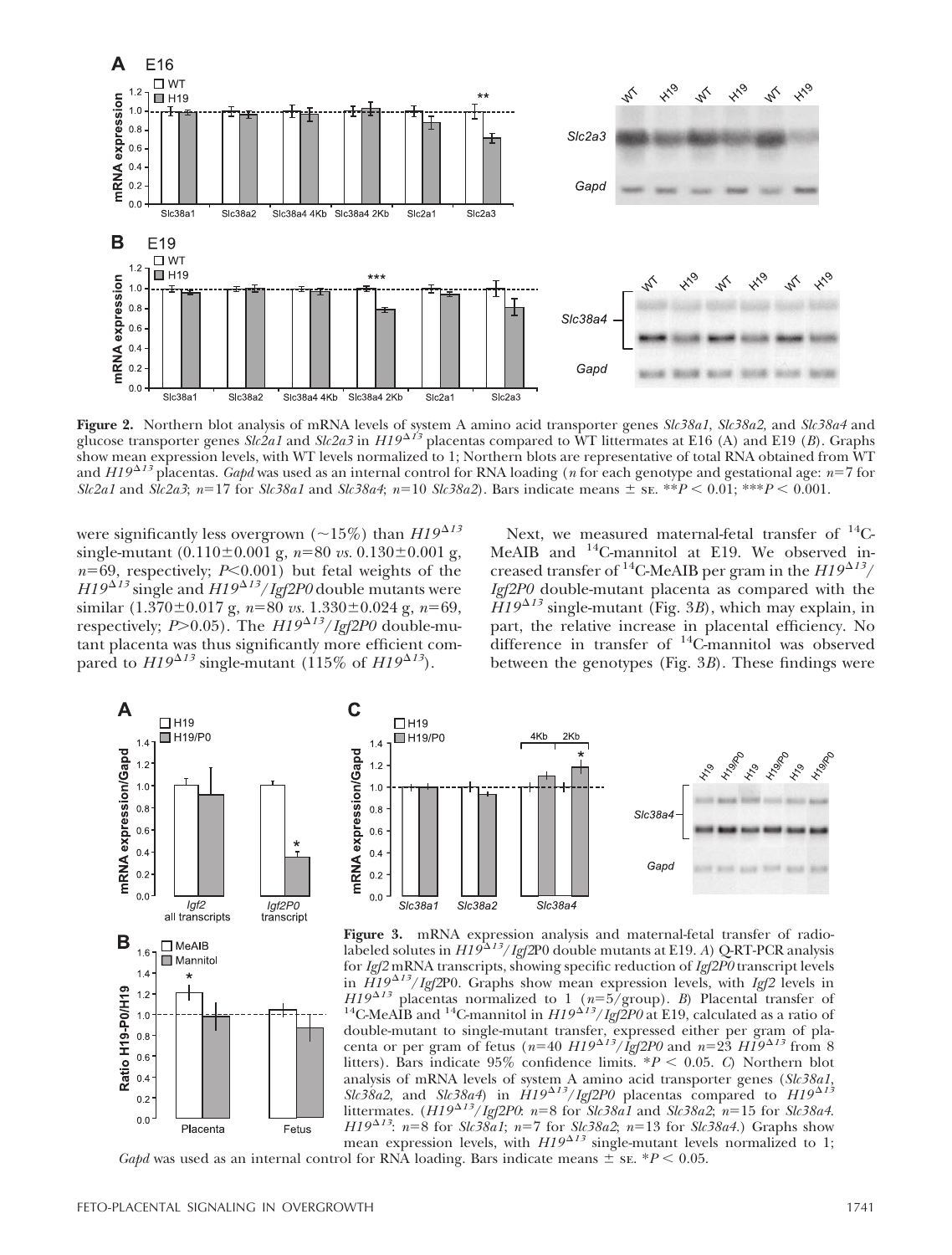not the result of perturbations in the proportions of the Lz and Jz in  $H19^{\Delta13}/I$ gf2P0 double-mutant placenta, as these were identical to those in  $HI9^{\Delta 13}$  single-mutant (Supplemental Fig. S3). We found that transcript levels of system A transporter *Slc38a4* were also modestly increased relative to the  $H19^{\Delta13}$  single mutant (Fig. 3*C*), which could explain, at least in part, the relative increase in placental transfer of 14C-MeAIB.

## **DISCUSSION**

This study, using genetic models of overgrowth and fetal-placental mismatch, provides the first direct evidence that large placentas can modify their nutrient transfer capacity to regulate fetal nutrient acquisition. These adaptations are important to maintain the balance between the fetal genetic drive for growth and the maternal ability to provide these resources, particularly when fetal nutrient demands for growth are high. We have shown that  $H19^{\Delta 13}$  placentas, overgrown because of double dosage of *Igf2*, have a reduced passive permeability and transport less glucose and amino acids per gram, despite a greater surface area for nutrient exchange and an increased theoretical diffusion capacity, compared to their WT littermates. This reduction in the nutrient transfer capacity of the large  $H19^{\Delta 13}$ single-mutant placenta may limit fetal overgrowth and, thereby, reduce the total demand for maternal nutrients during the period of late pregnancy when the fetus is normally growing most rapidly in absolute terms. Our study also shows that decreasing the overgrowth of the large  $HI9^{\Delta 13}$  placenta by genetically removing  $\sim 65\%$ of the *Igf2* placental-specific P0 transcripts results in relative up-regulation of system A activity and maintenance of fetal overgrowth.

# **Placental morphology**

Differences in placental morphology do not explain why the fetuses were less overgrown than the placentas in the  $HI9^{\Delta 13}$  mutants. Genotype had no effect on the volume fractions of the two main placental zones or of the different components within the Lz, the region responsible primarily for nutrient exchange. As a consequence, the surface area for nutrient exchange and the calculated TDC of the  $HI9^{\Delta 13}$  was 2-fold higher than WT littermates at E16, and  $> 1.5$ -fold higher at E19. Thus, the  $HI9^{\Delta 13}$  large placenta appears morphologically able to support fetal growth well beyond the observed increase in fetal growth. However, the possibility still exists that absolute blood flow or flow matching in the two circulations perfusing the placenta may differ in these large mutants, as a recent report shows that *Igf2* levels affect transcription of several angiogenic factors (26). If hemodynamic alterations occur in the  $H19^{\Delta 13}$  large placenta, they would affect most readily the transfer of lipophilic molecules, such as oxygen, rather than hydrophilic molecules using the paracellular route or molecules requiring transporters (27–29).

#### **Placental transport characteristics**

The relative inefficiency of the large  $H19^{\Delta 13}$  singlemutant placenta is more likely to be due to the reduced transfer of substances by the three principal mechanisms of transplacental transfer, namely passive diffusion, facilitated diffusion, and active transport. We demonstrated a reduction in transfer of radiolabeled markers of passive diffusion across the  $H19^{\Delta 13}$  singlemutant placenta to 65–80% of their WT values at both E16 and E19, despite the increases in Lz surface area and TDC.

Facilitated diffusion of glucose across the  $H19^{\Delta 13}$ placentas was also only 63–77% of the WT values per gram of placenta, with the result that the  $HI\dot{9}^{\Delta 13}$ fetuses accumulated less glucose per gram of fetal weight. In part, this may result from the diversion of glucose from transplacental transfer to accumulation as placental glycogen within the placenta, as  $H19^{\Delta 13}$  placentas are known to have higher glycogen contents than their WT littermates during late gestation (30). At E16, the decreased glucose transfer across the  $HI9^{\Delta 13}$ placentas may also reflect the reduced expression of the placental glucose transporter *Slc2a3*/*Glut3*. However, at E19, there were no changes in expression of either placental glucose transporter from WT values, which suggests there may be a simple diffusional component to glucose transfer across the mouse placenta in late gestation. Whatever the mechanisms involved, the decrease in placental glucose delivery per gram of  $H19^{\Delta 13}$  fetus will limit its growth relative to the size of its placenta.

Like simple and facilitated diffusion, active transport across the  $H19^{\Delta 13}$  mutant placenta, measured as maternal-fetal transfer of MeAIB per gram of placenta, was reduced at both E16 and E19. At E19, this may be related, in part, to the reduced expression levels of the 2-kb transcript of *Slc38a4*, one isoform of the system A family of amino acid transporters known to transfer MeAIB across the placenta (15, 31). However, since the  $H19^{\Delta13}$  Lz was larger, total transfer of MeAIB to the  $HI9^{\Delta 13}$  fetus still exceeded that of the WT at both ages, although this was less than would be predicted from placental size alone. When placental overgrowth was reduced in the double *H19<sup>813</sup>/Igf2P0* mutant placenta by decreasing the levels of *Igf2*P0 transcripts (**Fig. 4**), we observed that fetal overgrowth was maintained, at least in part, by up-regulation of placental *Slc38a4* expression and MeAIB transport relative to the single mutant. The volume of the placental component layers remained unchanged in double compared to single mutants, ruling out morphological changes as the cause of the increased efficiency of the double-mutant placenta. Taken together, the findings on the two  $H19^{\Delta 13}$ mutants suggest that the large  $H19^{\Delta 13}$  placenta adapts its nutrient transfer capacity dynamically to regulate resource allocation to the fetus (see summary of findings in Fig. 4).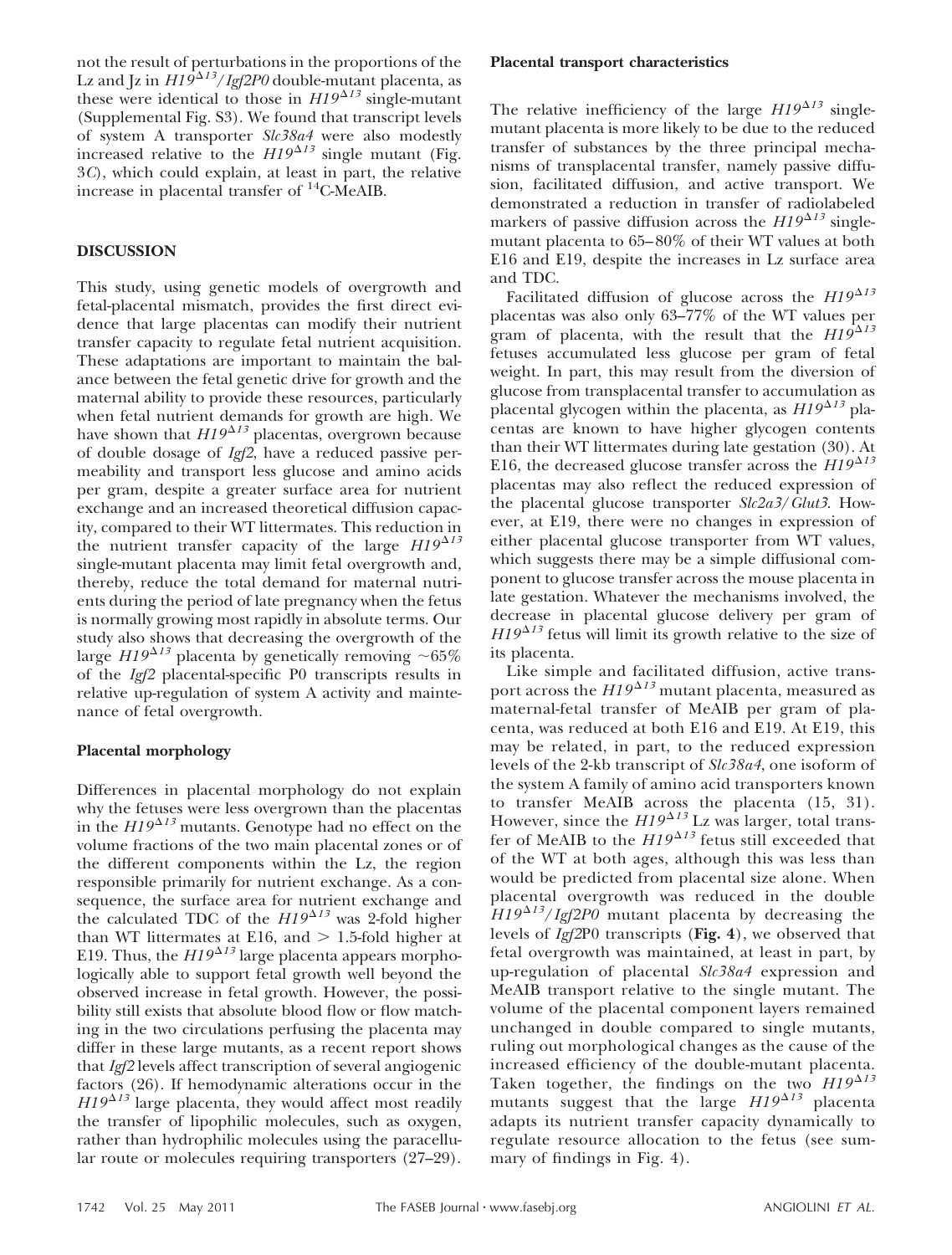

Figure 4. Altered balance between fetal and placental growth in  $H19^{\Delta13}$  and  $H19^{\Delta13}/Igf2P0$  models of overgrowth. Growth is represented as a percentage of WT littermates (% WT) at E19. Relative levels of *Igf2* promoters (P0-P3) are indicated for each genotype. Levels of the *Igf2* placental-specific isoform P0 determine in part the degree of placental overgrowth and supply<br>potential, whereas fetal *Igf2* P1–P3 determine fetal demand. *H19<sup>∆13</sup>* mutants show disproporti relative to the fetus and increased supply-potential relative to fetal demand. However, despite a dramatic increase in surface area for exchange of nutrients associated with overgrowth of the whole placenta, the passive permeability of the placenta and flux of nutrients to the fetus is dramatically reduced per gram of placenta compared to controls. We suggest that this reduction in supply of nutrients is controlled either by growth demand signals emanating from the fetus or by maternal constraint signals.<br>Double *H19<sup>^13</sup>/Igf2P0* mutants differ from single *H19<sup>^13</sup>* mutants in that they carry only 1 placental-specific P0 allele (the maternal one) instead of 2 (maternal and paternal). Placental overgrowth is thus reduced compared to *H19<sup>^13</sup>* mutants, with levels of fetal demand unaffected. This reduction in placental supply mediated by loss of the *Igf2* P0 isoform relative to the double mutant results in an adaptive compensatory response, *e.g.*, up-regulation of system A activity, that helps maintain fetal overgrowth. These findings provide the first direct demonstration that overgrown placentas are responsive to fetal-placental signaling of nutrient demand and can adapt their phenotype to control nutrient allocation to the fetus in relation to the balance between maternal nutrient availability and fetal demands for growth.

## **Demand signals**

The nature of the adaptive signals influencing placental phenotype in the  $H19^{\Delta 13}$  mutants remains unknown but may have a fetal and/or maternal origin. In the  $H19^{\Delta 13}$ /*Igf2P0* double mutant, the fetal drive for nutrients produced by biallelic expression of all *Igf2* transcripts in the fetus will exceed the supply of nutrient delivered by the less overgrown placenta expressing the *Igf2P0* transcript monoallelically from the normally silent, maternal *Igf2P0* promoter (Fig. 4). The concomitant up-regulation of system A activity in the  $HI9^{\Delta 13}/$ *Igf2P0* placenta is, therefore, likely to be an adaptive

response to a fetal signal of this mismatch designed to help meet the fetal genetic drive for nutrients for growth. Indeed, fetal overgrowth was maintained in the  $H19^{\Delta 13}/Igf2P0$  double mutant despite a 15% reduction in placental weight compared to the single  $H19^{\Delta 13}$ mutant biallelically expressing *Igf2* in all fetal-placental tissues. Similar up-regulation of placental *Slc38a4* expression and MeAIB transport is seen when nutrient demand and supply are mismatched by restricting placental relative to fetal growth in the single *Igf2P0* mutant (15). In the single  $HI9^{\Delta 13}$  mutant, downregulation of placental *Slc2a3* and *Slc38a4* transporters and transfer of glucose and MeAIB may also be a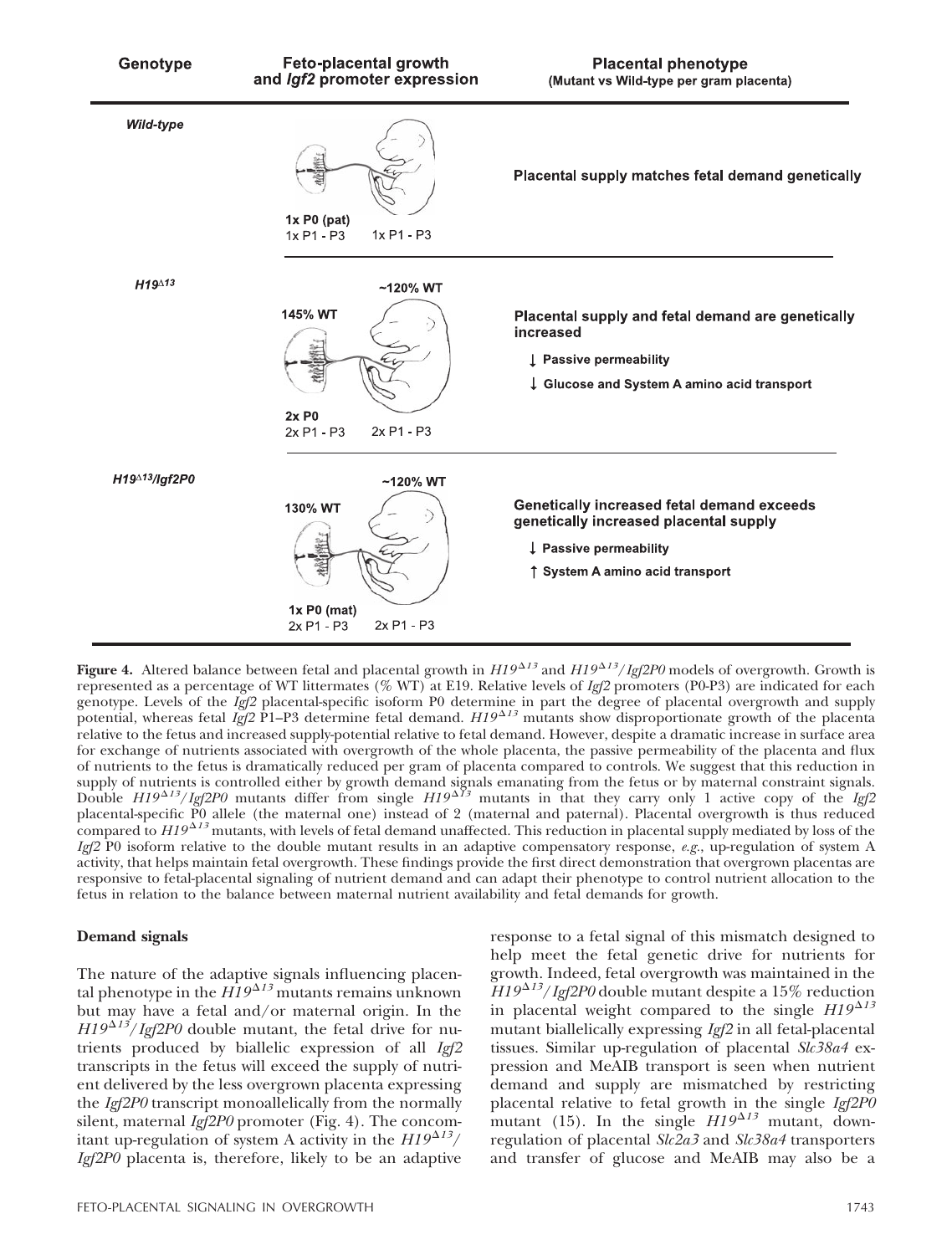response to fetal signals designed to reduce the uptake of substrates in line with the reduced passive diffusion of other key substances required for intrauterine growth. Alternatively, maternal signals may be constraining placental nutrient allocation to the large  $H19^{\Delta 13}$  fetuses at the period of late gestation when the absolute demand for nutrients is at its greatest. By reducing expression of key transporters, these maternal signals may place an upper limit on nutrient transfer and avoid excess drainage of maternal resources into fetuses with an increased genetic drive for growth. However, little is known about the maternal metabolic or endocrine environment in these mutants.

## **Importance for the human infant**

The adaptive regulation of nutrient supply by the large  $H19^{\Delta 13}$  placenta, identified here for the first time, has important implications for our understanding of placental biology and the control of intrauterine growth. Optimal fetal growth is of critical importance to pregnancy outcome, with as many as 15% of all human pregnancies complicated by aberrant fetal growth. The *H19<sup>\\t3</sup>* mouse model recapitulates the fetal overgrowth and placentomegaly characteristics of the human disorder Beckwith-Wiedemann syndrome (20–22). Our work showing that placentomegaly is associated with a reduction in nutrient supply in response to constraint signals raises the hypothesis that similar mechanisms may apply to BWS.

Maternal nutrient excess and increased placental nutrient transfer are likely to play causal roles in the development of idiopathic LGA and macrosomic babies arising from maternal or gestational diabetes. Increased transfer of nutrients (*e.g.*, system A and glucose) has been reported in fetal overgrowth in association with fetal macrosomia in human diabetic pregnancy and in mice fed high-fat diets (32–34). The  $H19^{\Delta 13}$  and  $H19^{\Delta 13}/Igf2P0$  mice described in this study are 2 mouse models of genetically determined LGA that differ in their degree of placental overgrowth and show that the trophoblast has an active, dynamic role in the regulation of fetal overgrowth. The absolute and relative amounts of nutrients transferred across overgrown placentas may differ between individual LGA infants with consequences for their morbidity and mortality rates both at birth and much later in life. Although the signals regulating the nutrient supply capacity of the placenta remain unknown, the results of this and our previous studies (15, 18) show that the placenta is responsive to mismatches between nutrient availability and the fetal genetic drive for nutrient acquisition. The placenta is, therefore, acting as a nutrient sensor and adapting its phenotype to optimize the nutrient supply to the fetus with respect to the various nutrient allocation signals.  $\mathbf{F}$ 

The authors thank Paul Smith for technical help with the placental transfer assays, E. Walters and Anne Segonds-Pichon for help with the statistical analyses, and Prof. Anne Ferguson-Smith for advice and discussions. This work was supported by grants from the Biotechnology and Biological Sciences Research Council, FP6 Epigenome Network of Excellence, and the Medical Research Council Center for Obesity and Related Metabolic Disorders.

## **REFERENCES**

- 1. Zhang, X., Decker, A., Platt, R. W., and Kramer, M. S. (2008) How big is too big? The perinatal consequences of fetal macrosomia. *Am. J. Obstet. Gynecol.* **198,** 517e1–517e6
- 2. Stotland, N. E., Caughey, A. B., Breed, E. M., and Escobar, G. J. (2004) Risk factors and obstetric complications associated with macrosomia. *Int. J. Gynaecol. Obstet.* **87,** 220–226
- 3. Boney, C. M., Verma, A., Tucker, R., and Vohr, B. R. (2005) Metabolic syndrome in childhood: association with birth weight, maternal obesity, and gestational diabetes mellitus. *Pediatrics* **115,** 290–296
- 4. Simeoni, U., and Barker, D. J. (2009) Offspring of diabetic pregnancy: long-term outcomes. *Semin. Fetal Neonatal. Med.* **14,** 119–124
- 5. Seidell, J. C. (2000) Obesity, insulin resistance and diabetes—a worldwide epidemic. *Br. J. Nutr.* **83**(Suppl. 1), S5–S8
- 6. Jansson, T., and Powell, T. L. (2006) Human placental transport in altered fetal growth: Does the placenta function as a nutrient sensor?—A review. *Placenta* **27**(Suppl. A), S91–S97
- 7. Jansson, T., and Powell, T. L. (2007) Role of the placenta in fetal programming: underlying mechanisms and potential intervention approaches. *Clin. Sci.* **113,** 1–13
- 8. Fowden, A. L., Sferruzzi-Perri, A. N., Coan, P. M., Constância, M., and Burton, G. J. (2009) Placental efficiency and adaptation: endocrine regulation. *J. Physiol.* **587,** 3459–3472
- Reik, W., Constância, M., Fowden, A. L., Anderson, N., Dean, W., Ferguson-Smith, A. C., Tycko, B., and Sibley, C. P. (2003) Regulation of supply and demand for maternal nutrients in mammals by imprinted genes. *J. Physiol.* **547,** 35–44
- 10. Maher, E. R., and Reik, W. (2000) Beckwith-Wiedemann Syndrome: imprinting in clusters revisited. *J. Clin. Invest.* **105,** 247–252
- 11. Gicquel, C., and Le-Bouc, Y. (2006) Hormonal regulation of fetal growth. *Horm. Res.* **65**(Suppl. 3), 28–33
- 12. Constaˆncia, M., Kelsey, G., and Reik, W. (2004) Resourceful imprinting. *Nature* **432,** 53–57
- 13. Tycko, B., and Morison, I. M. (2002) Physiological function of imprinted genes. *J. Cell. Physiol.* **192,** 245–258
- Constância, M., Hemberger, M., Hughes, J., Dean, W., Ferguson-Smith, A. C., Fundele, R., Stewart, F., Kelsey, G., Fowden, A. L., and Reik, W. (2002) Placental-specific IGF-II is a major modulator of placental and fetal growth. *Nature* **417,** 945–948
- 15. Constância, M., Angiolini, E., Sandovici, I., Smith, P., Smith, R., Kelsey, G., Dean, W., Ferguson-Smith, A. C., Sibley, C. P., Reik, W., and Fowden, A. L. (2005) Adaptation of nutrient supply to fetal demand in the mouse involves interaction between the *Igf2* gene and placental transporter systems. *Proc. Natl. Acad. Sci.* U. S. A. **102,** 19219–19224
- 16. Angiolini, E. J., Fowden, A. L., Coan, P., Sandovici, I., Smith, P., Dean, W., Burton, G. J., Tycko, B., Reik, W., Sibley, C. P., and Constância, M. (2006) Regulation of placental efficiency for nutrient transport by imprinted genes. *Placenta* **27**(Suppl. A), S98–S102
- 17. Dilworth, M. R., Kusinski, L. C., Cowley, E., Ward, B. S., Husain, S. M., Constância, M., Sibley, C. P., and Glazier, J. D. (2010) Placental-specific *Igf2* knock-out mice exhibit hypocalcemia and adaptive changes in placental calcium transport. *Proc. Natl. Acad. Sci. U. S. A.* **107,** 3894–3899
- 18. Coan, P. M., Vaughan, O. R., Sekita, Y., Finn, S. L., Burton, G. J., Constância, M., and Fowden, A. L. (2008) Adaptations in placental nutrient transfer capacity to meet fetal growth demands depend on placental size in mice. *J. Physiol.* **586,** 4567– 4576
- 19. Leighton, P. A., Ingram, R. S., Eggenschwiler, J., Efstratiadis, A., and Tilghman, S. M. (1995) Disruption of imprinting